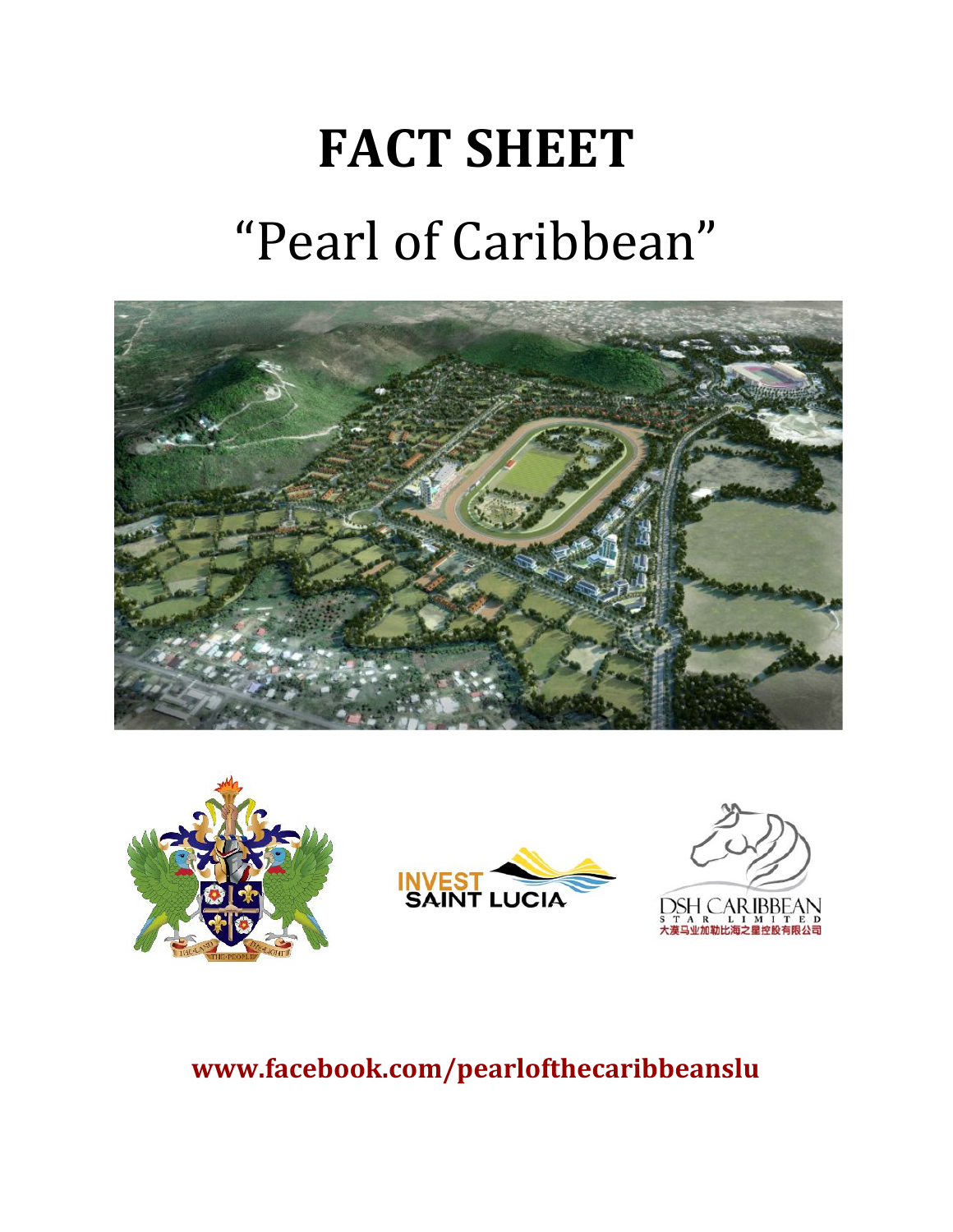#### *● What is a Framework Agreement?*

A framework agreement is a general phrase for agreements between two parties that recognizes that the parties have not come to a final agreement on all matters relevant to the relationship between them, but have come to agreement on enough matters to move forward with the relationship, with further details to be agreed to in the future. The Government of Saint Lucia signed a Framework Agreement with Desert Star Holdings Limited for the Pearl of the Caribbean project at Vieux Fort in July 2016.

#### *● Who is Desert Star Holdings Limited?*

Desert Star [Holdings](http://www.desertstarholdings.com/) Limited is a management and investment company. This Hong Kong-based company has developed the thoroughbred industry in Hong Kong, through sound physical planning expertise and strategic development approaches. Formed in 2012, the company has at its core, equine management. Desert Star's expertise stems from the work experiences of its principal Teo Ah [Khing](https://www.tak.com.my/leadership.html) in equine facilities design and development. Desert Star has made their presence felt in the global equine affairs with its landmark project – [Tianjin Equine Culture City \(TECC\)](https://nagstats.wordpress.com/2014/05/02/tianjin-equine-culture-city-tecc-in-china/) – in China.

# *● What is the proposed project plan between the Government and DSH?*

The Saint Lucia Government has entered into a partnership with Desert Star Holdings Limited for the development of the Pearl of the Caribbean, a development plan for the south of the island. The proposed project will comprise a marina, a racecourse, a resort, shopping mall complex, casino, Free Trade Zone, entertainment and leisure facilities, eco-tourism as well as architecturally designed villas and apartments. It is expected that the project will raise economic activity in the south of the island and provide significant job opportunities.



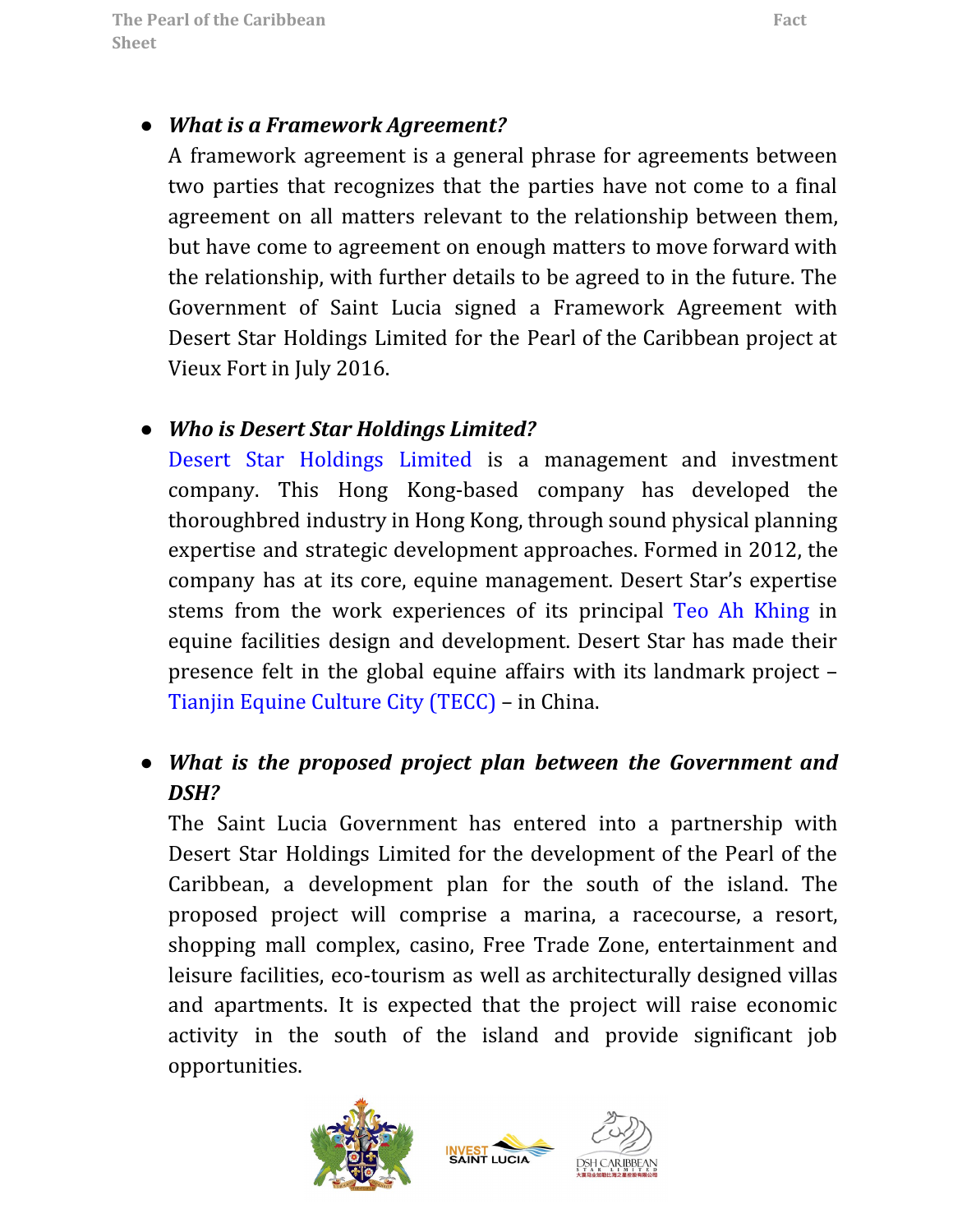*● What is the current status of the joint venture Pearl of the Caribbean?*

The Pearl of the Caribbean is still in the planning stages. Facilitated by Invest Saint Lucia, the Government is in the process of developing with DSH, the Master Plan for the area. The race track comprising the first phase of the project is currently being pursued. The racetrack will be located on approximately 200 acres of land at Beausejour and the plans have been submitted to the Development Control Authority (DCA) and have been approved in principle pending an Environmental Impact Assessment (EIA).

*● Will there be Public Access to all Beaches within the Pearl of the Caribbean location?*

Yes. Saint Lucia's beaches are by law all public access and this will not change with the Pearl of the Caribbean. In fact, there will be recreational areas and beach facilities which include restrooms for public use. There is no threat to beach access for anyone. The developer has made provisions for locals in their plans for the development of Anse de Sable. Neither beaches are in jeopardy of being "taken away from the people". In fact, the new facilities and upkeep of the beach will make it even more inviting for all.

#### *● Will Government Sell Land at US \$1 an acre?*

No. As part of its investment in the Pearl of the Caribbean the government is proposing to lease lands to DSH at US \$1 an acre which do not form part of the project's private commercial parameters. This is part of our contribution to this joint project. The aim of the Government is to get this project going to facilitate benefits to Saint Lucia that would far exceed what it would make from leasing this land at a larger amount. Moreover, it is commercially customary for discounts to be given to an investor based on the scale of the proposed



**INVEST LUCIA** 

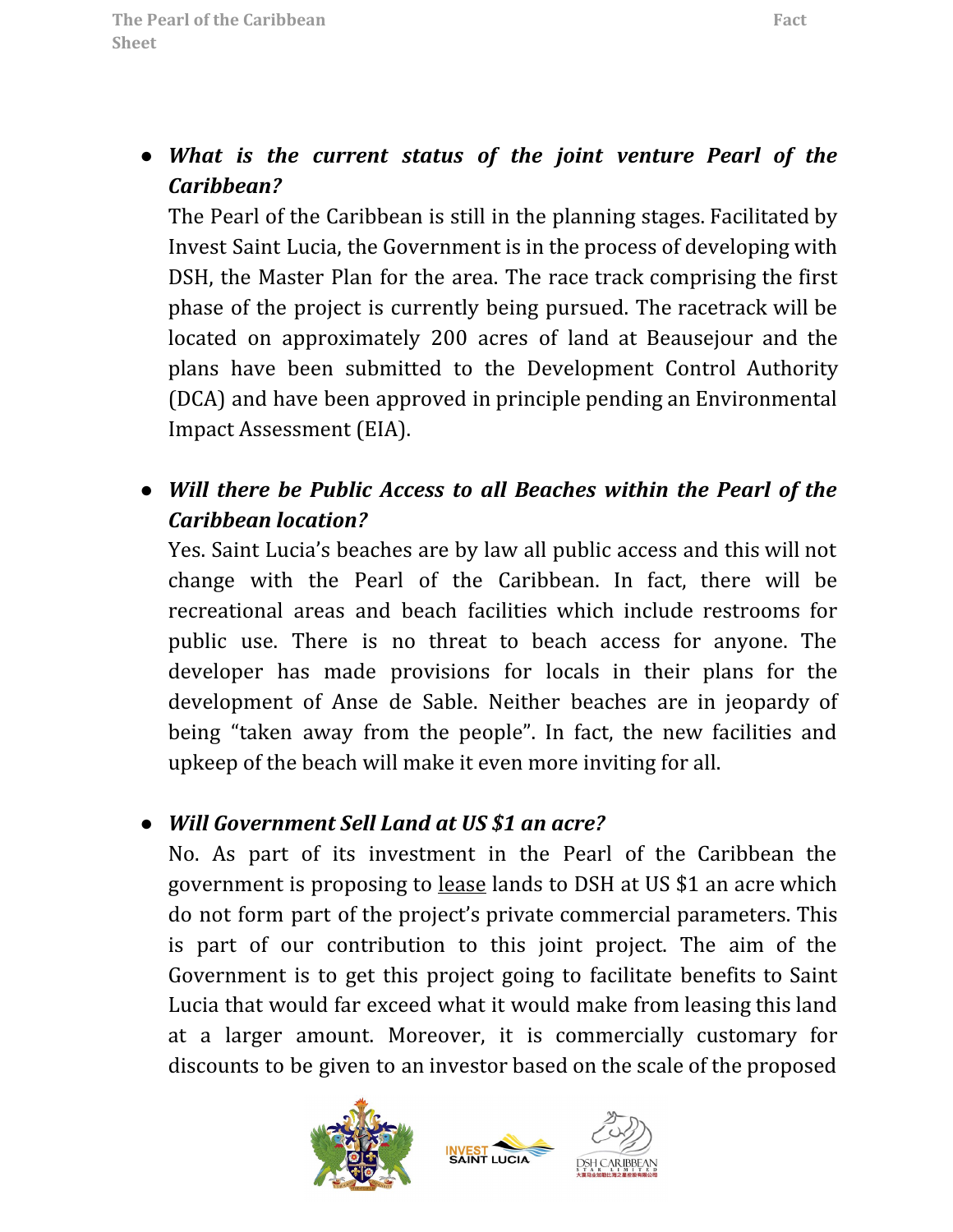project. It would have proven prohibitive to demand from the investor the full commercial value for an unproductive portion of land, which could have been detrimental to the viability of the project.

# *● Will 840 acres of land be given away to one developer?*

No. The Government is not "giving away" land to the developer. The purchase price per acre of land will be between US \$60,000 to US \$90,000. Further, lands will only be transferred to the developer according to the developer's phasing schedule and in any event, only when the developer is in a position to proceed with that particular phase of the project. At present, 840 acres have not been transferred to the developer, but the Government of Saint Lucia, through ISL, is in the process of transferring only that portion of land to the developer which is required for the commencement of phase 1 of the project.

*● What will happen to Mankote Mangroves?*

The Mankote Mangrove does not form part of the project.

*● Are livestock and pig farmers going to be dislocated and what is being put in place to protect their businesses?*

Livestock farmers in the Beausejour area have already been engaged with regard to the first phase of the project. Pending planning approval of the project, farmers will be further engaged and relocated in a manner which does not place them at a disadvantage.

*● What will become of the VF landfill?*

The Vieux Fort Landfill is not currently part of the Pearl of the Caribbean project. However, there have been plans to decommission the landfill for years as it poses serious environmental risks to the area, including the Mankote Mangrove. As a result, the Government is reviewing a study that had previously been commissioned on this matter. The Pearl of the Caribbean project has simply given the



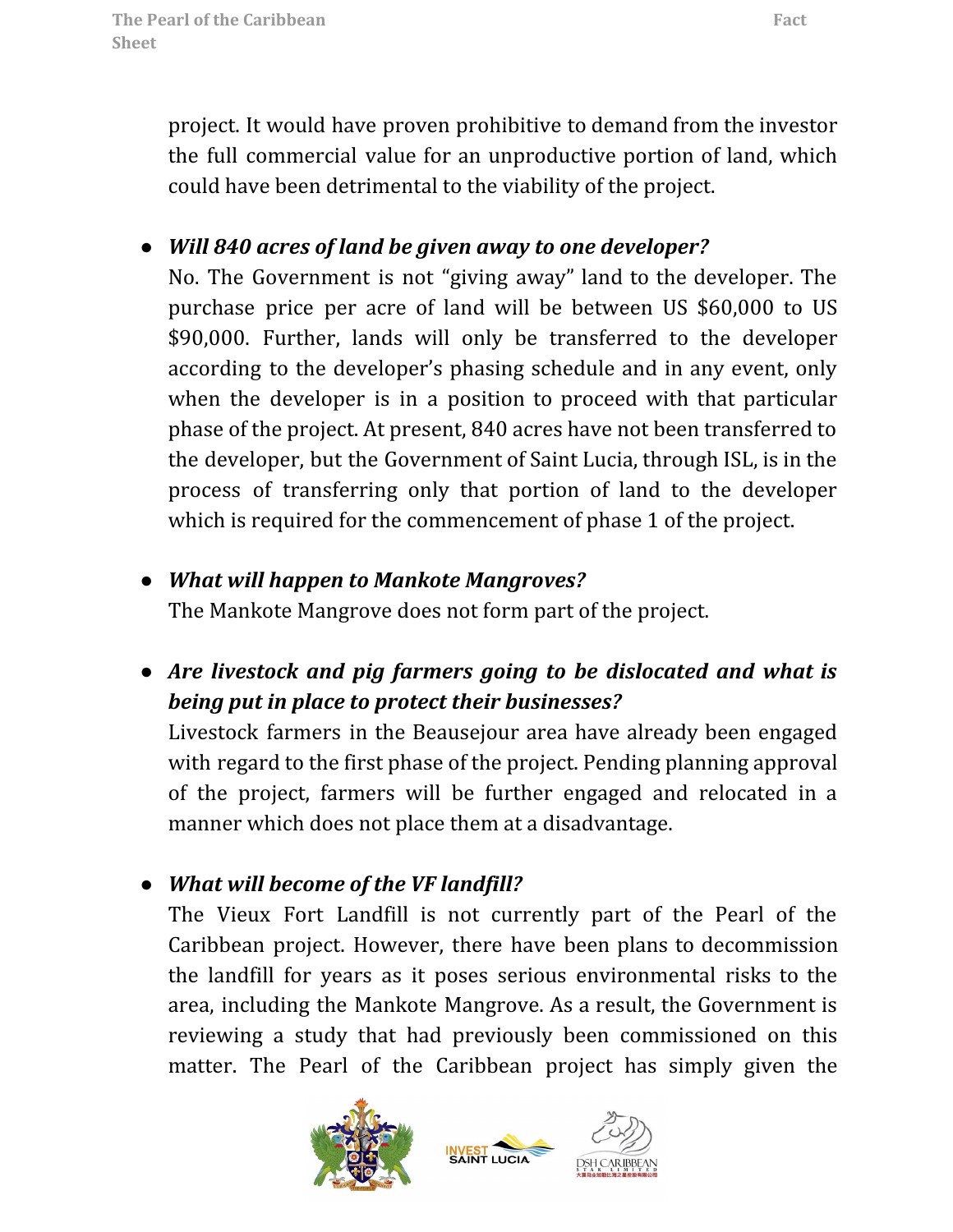Government the required impetus to address this long outstanding issue of waste management in Saint Lucia.

# *● Will the George Odlum stadium be demolished as part of the DSH Project?*

The Government has invited the Master Planner to propose a plan for what can be done with the George Odlum stadium, which is already in a deplorable state following years of neglect, within a broader context of enhancing the educational offerings in Saint Lucia. To renovate the stadium once the Saint Jude's Hospital is relocated would cost the Saint Lucia Government millions of dollars.

*● How many Saint Lucians will be employed in the Construction Phase of the racetrack and beyond?*

No Government can give a figure as to how many persons will be employed in any project whether it be foreign or domestic. That would wrongly place an unfair and uncommercial burden on an investor. It is expected however, that all able-bodied, capable local workers will be engaged during the construction phase, although there may be a need to engage foreign specialists with the expertise for a project of this nature. The Government of Saint Lucia is primarily concerned with permanent job placements and not the transient kind, albeit just as important.

#### *● Will Saint Lucians receive training in Equine Industry?*

The Government will make a commitment to the development of the Equine Industry in Saint Lucia. This is new territory for Saint Lucia and the Government will establish an Education Training Fund in partnership with DSH. It is anticipated that many opportunities will be created for Saint Lucians to participate within the equine industry and the project (hotel, casino, marina etc) as a whole.

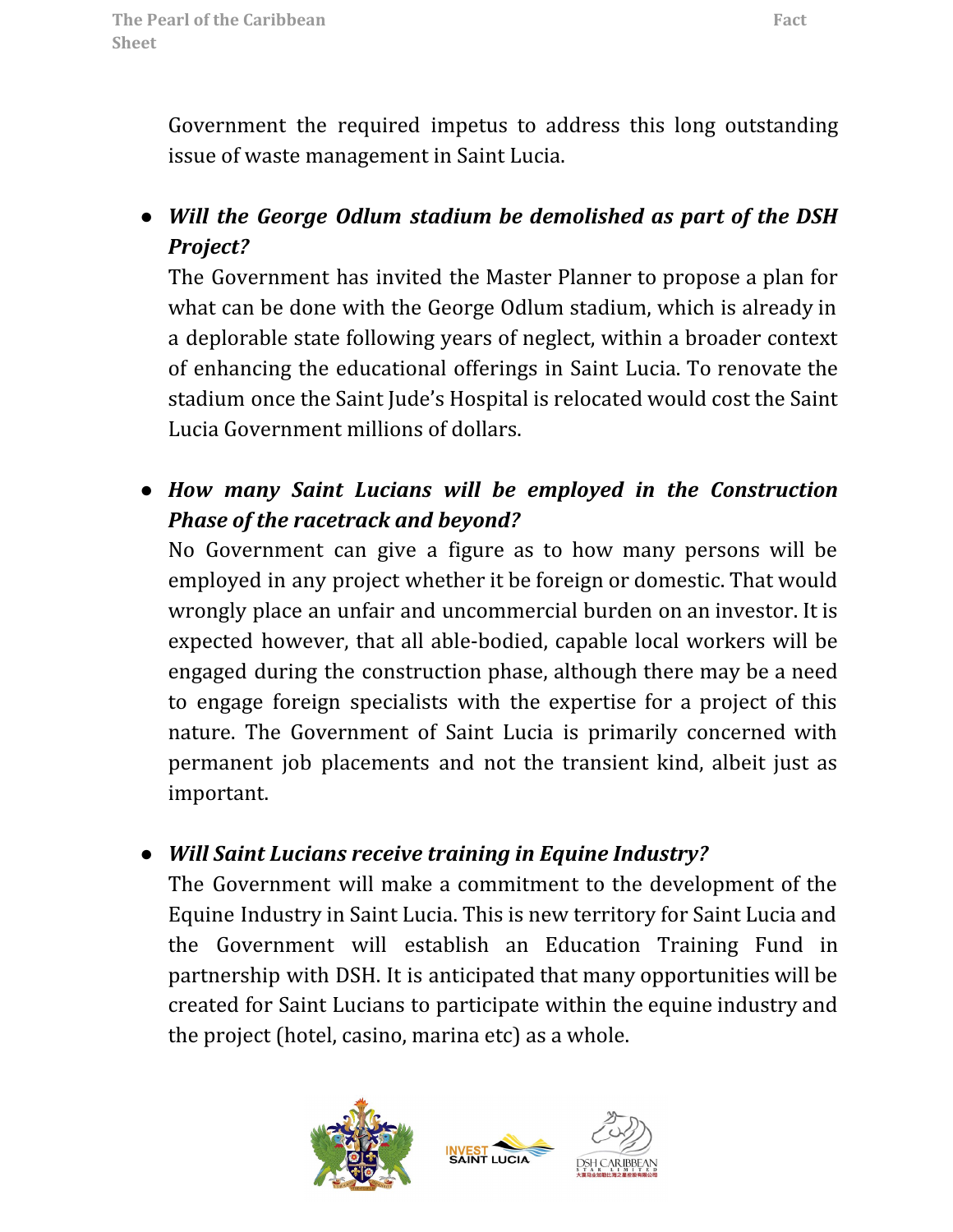#### *What will happen to the current Abattoir in the proposed lands?*

Pending the Development Control Authority's (DCA's) approval of the project, the abattoir will be relocated at the cost of the developer.

*● Is the Saint Lucia Government taking all the risk on the DSH Project?*

No. This is a joint project and both parties involved in this project are making significant contributions. Saint Lucia's proposed contribution includes the leasing of state lands, proceeds from approved CIP investors, and standard tax exemptions for a definite timeframe.

The Developer has undertaken to construct the track out of their own funds, and shall also be rebuilding the abattoir at their costs. The Developer also has considerable reputational risk invested in the project.

# *● Are there environmental safeguards?*

Yes. The Saint Lucia Government will ensure that the developer who has an excellent track record when it comes to the environment, takes the necessary steps to preserve the environment, including the submission of an Environmental Impact Assessment.

# *● Will the developer get all the profits?*

Like any commercial undertaking, a private party will always seek an adequate return on investment. A government however is primarily concerned with job creation, economic activity and applying its idle resources/assets towards productive uses. This project proposes to address all those concerns. Like the developer, the Government will only profit (economically) on the success of the project.

*● Is DSH getting an exclusive deal that would restrict future investments?*



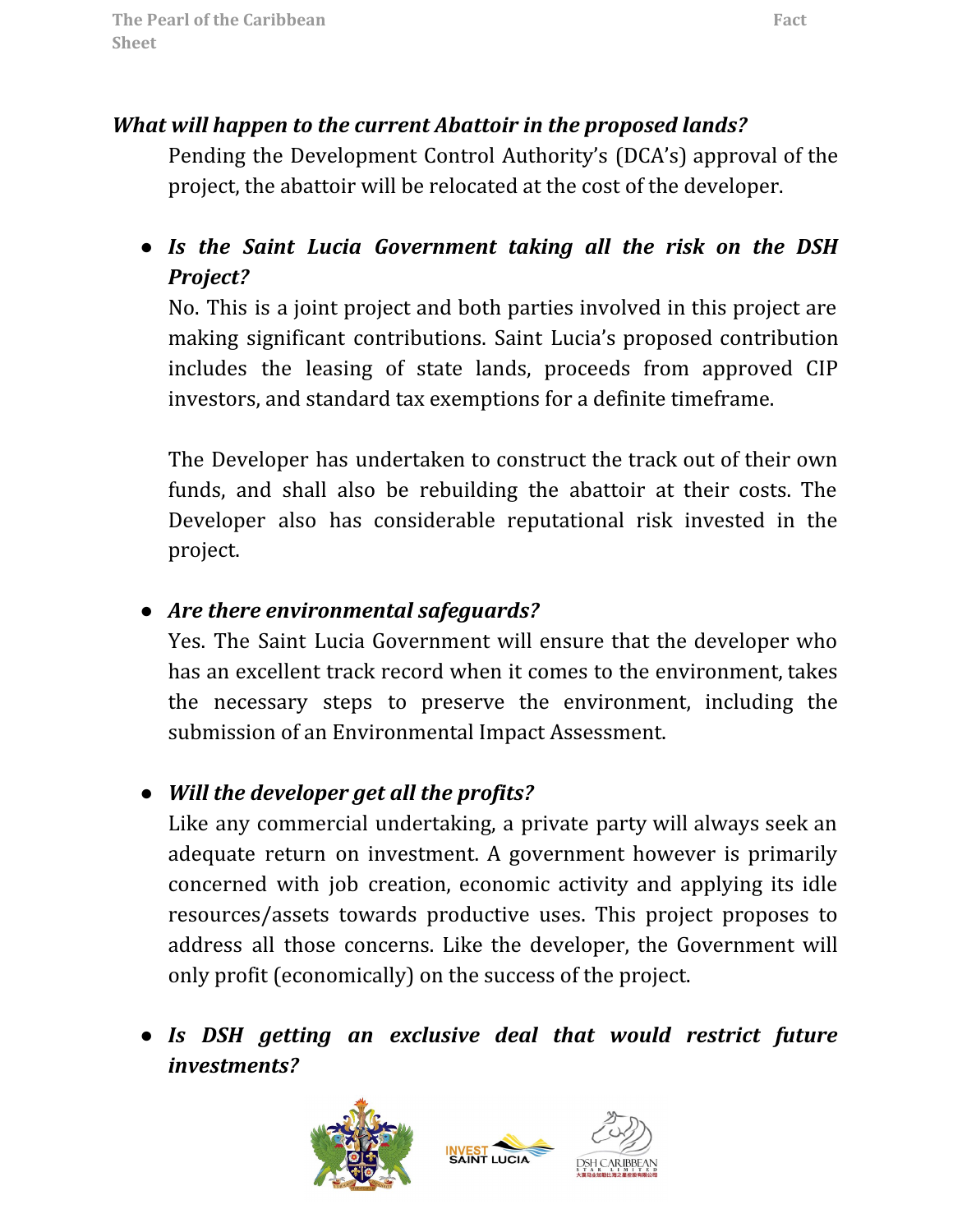Given the scale of the project and the fact that the project is the first fully integrated tourism enterprise project in Saint Lucia, the investor required a period of time during which the project would be allowed the latitude to become successful. Exclusivity however relates solely to an investment which is a "fully-integrated" development and not to an ordinary non-fully integrated development.

*● What are the fail safes for Saint Lucia if the project has challenges?* Saint Lucia has the option to purchase our lands back from the developer at the same price it was sold if the Developer does not raise the required development capital. The "buy-back" clause in the Framework Agreement ensures that Saint Lucia will always retain ownership of the land. The sales agreement will govern the precise terms of the purchase including any 'buy-back' provision.

### *● Is Citizenship by Investment Programme being changed solely for DSH?*

Changes to Saint Lucia's CIP programme are being made to attract more investors to Saint Lucia in this highly competitive market. After reviewing the market and following discussions with DSH and other potential investors, Saint Lucia has made amendments to the programme. The changes to the CIP will not compromise due diligence on applicants. The Government will always act in compliance with the 2015 Citizenship by Investment Act & Regulations. The changes will benefit all developers who propose to develop a mixed-use tourism enterprise project.

*● Will there be Public Consultations on the Pearl of the Caribbean?* Yes. Consultations will begin on the first Phase of the Project - the Racetrack - in January. The Government is also open to discussing with



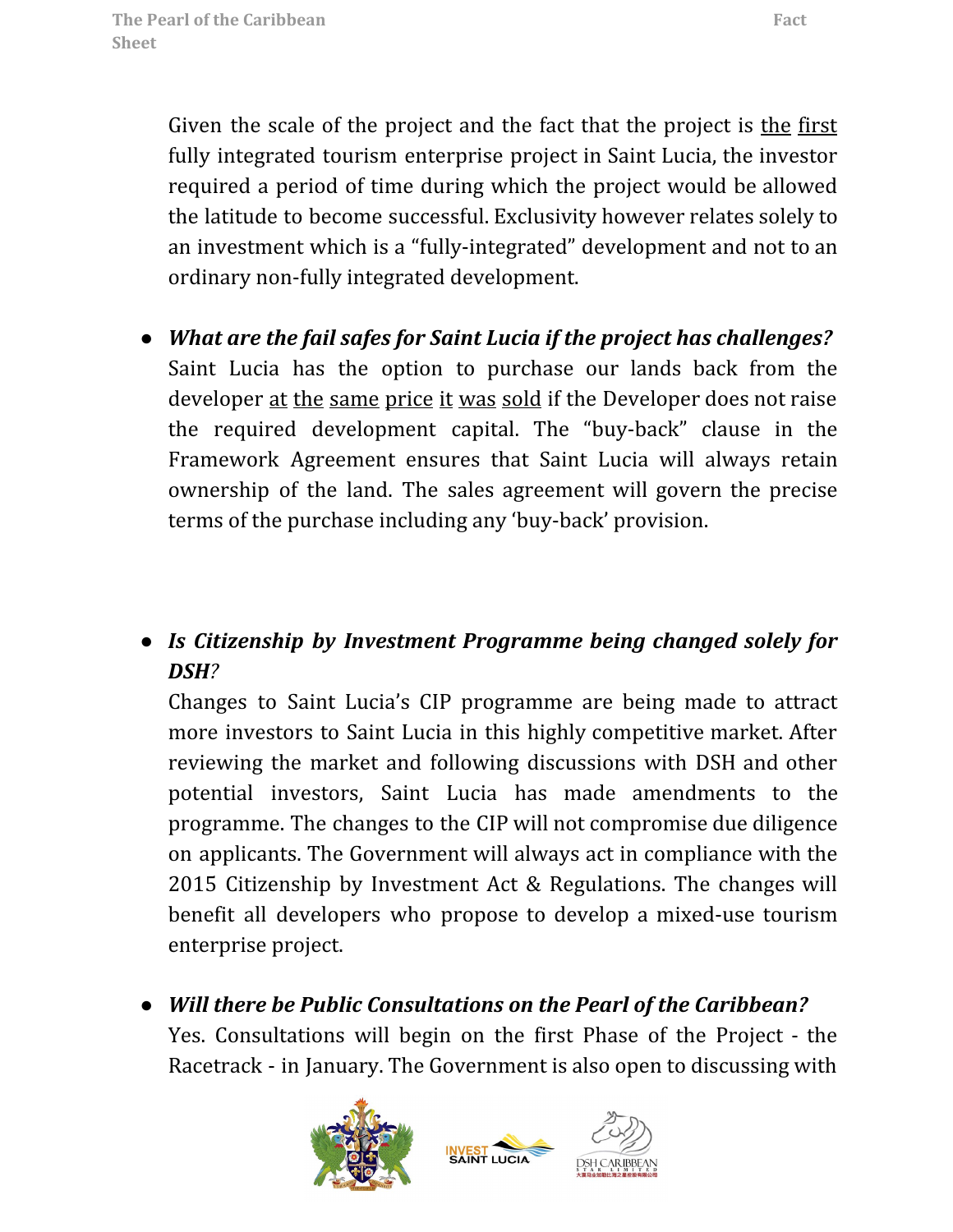concerned groups and the public other phases of the project which are still in the planning stages. The Consultations will be held in an organized way which will first involve the persons who will be directly impacted by phase 1 of the project; following which the government will hold discussions with other interested parties. Information and queries about the project will also be facilitated online.

# *● Will there be a large influx of Chinese persons taking up residence in Saint Lucia?*

The CIP, as well as this project, is a global product open to persons of all nationalities. Whilst the project is seeking a large portion of its funding from CIP, it does not imply that it will be the only source of funding, as the developer is unlikely to turn away non-CIP investors. Further, it cannot be stated definitively that every investor in the project will invest the minimum investment amount and so it is inaccurate to calculate the number of "passports" based on such a formula. Further still, many investors in CIP projects do not tend to be "residents" of the country invested in. In short, there are many variables affecting the number of foreign nationals who may become **ordinarily resident** in Saint Lucia by virtue of this CIP project.

#### **Are there any lands remaining in Vieux Fort for local persons?**

Currently, all lands in Vieux Fort are available for local investment and participation. However, ISL has classified certain lands as strategic and those lands are particularly suitable to commercial and other development-oriented activities which are accessible to both foreign and local persons. ISL has in addition preserved a certain portion of lands which it has classed as non-strategic for local persons based on socio-economic factors.

#### **What is an Escrow account?**

Escrow is a legal concept in which a financial instrument or an asset is



**INVEST SAINT LUCIA**